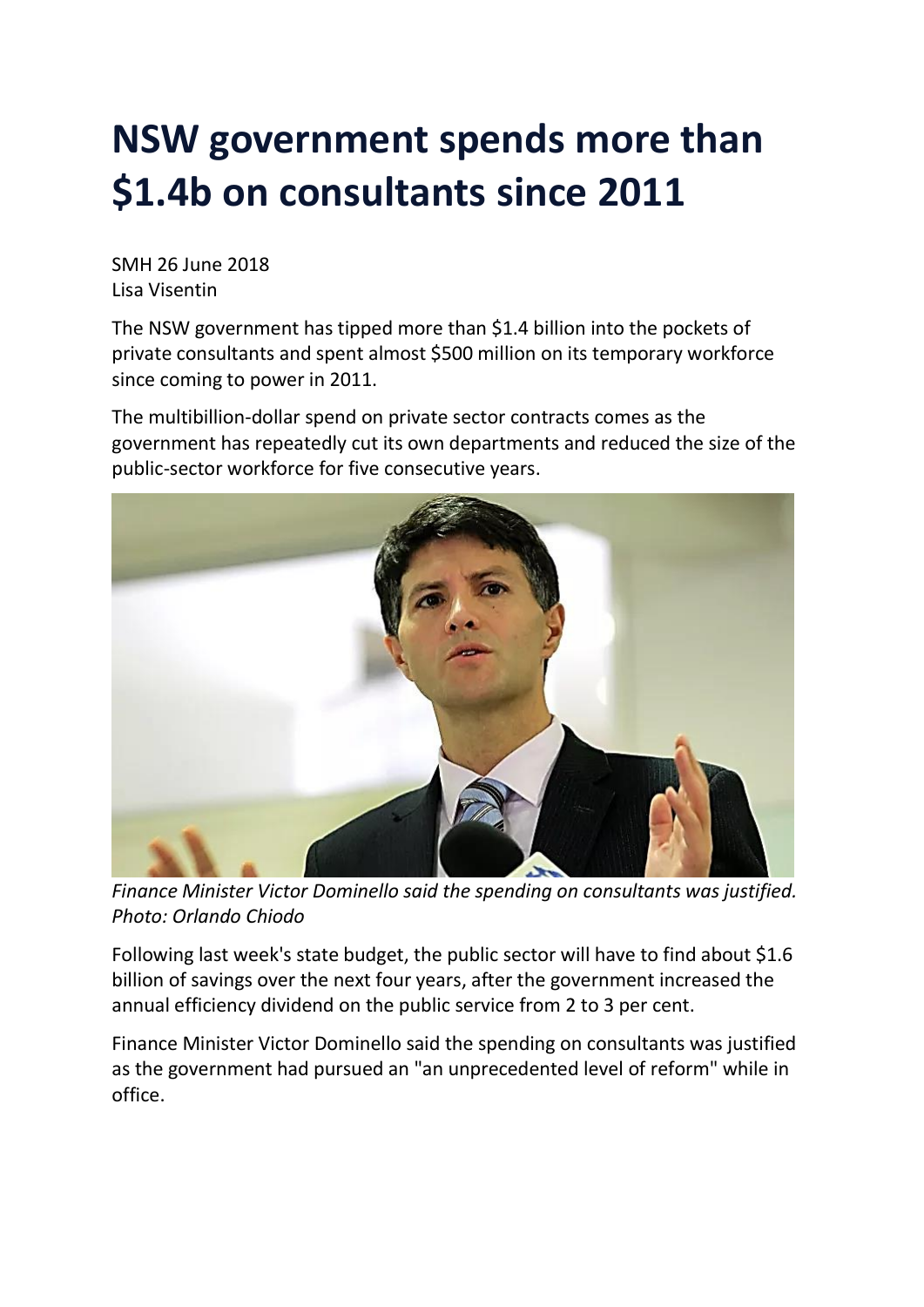"Given the complex nature of these reforms, external advice and expertise from outside the public sector is often required, to ensure we secure the best outcomes for NSW citizens," Mr Dominello said.

Top tier consultancy firms accounted for about one third of the government's \$4.4 billion spend in the private sector between 2011 and 2017, according to a list of top 20 organisations awarded the most lucrative government contracts over the six-year period.

Deloitte topped the list with more than \$375 million worth of contracts, while PricewaterhouseCoopers was awarded the most work, securing 218 contracts worth \$163 million over the six years.

The data, obtained by the Labor opposition under freedom of information laws, comes off the back of a NSW Audit Office report, released in December, which found government agencies [overspent](https://www.smh.com.au/national/nsw/government-spending-on-consultants-blows-out-by-250m-auditor-20171222-h09bso.html) their initial allocation for contractors or [consultants](https://www.smh.com.au/national/nsw/government-spending-on-consultants-blows-out-by-250m-auditor-20171222-h09bso.html) by \$250 million.

The data also indicates the size of the windfalls secured by consultants in connection with signature government policies.

For example, the decision to sell the lease of the NSW Land and [Property](https://www.smh.com.au/link/follow-20170101-gvjcfw) [Information](https://www.smh.com.au/link/follow-20170101-gvjcfw) register for \$2.6 billion, netted KPMG a single contract worth \$6.2 million for a project called "Phase 2 of the LPI separation implement".

KPMG pocketed a further \$346,000 for a "separation planning adviser" contract and \$400,000 for a "tax adviser" contract for the LPI project.



*Clayton Barr accused the government of "buying secrecy". Photo: Jonathan Carroll*